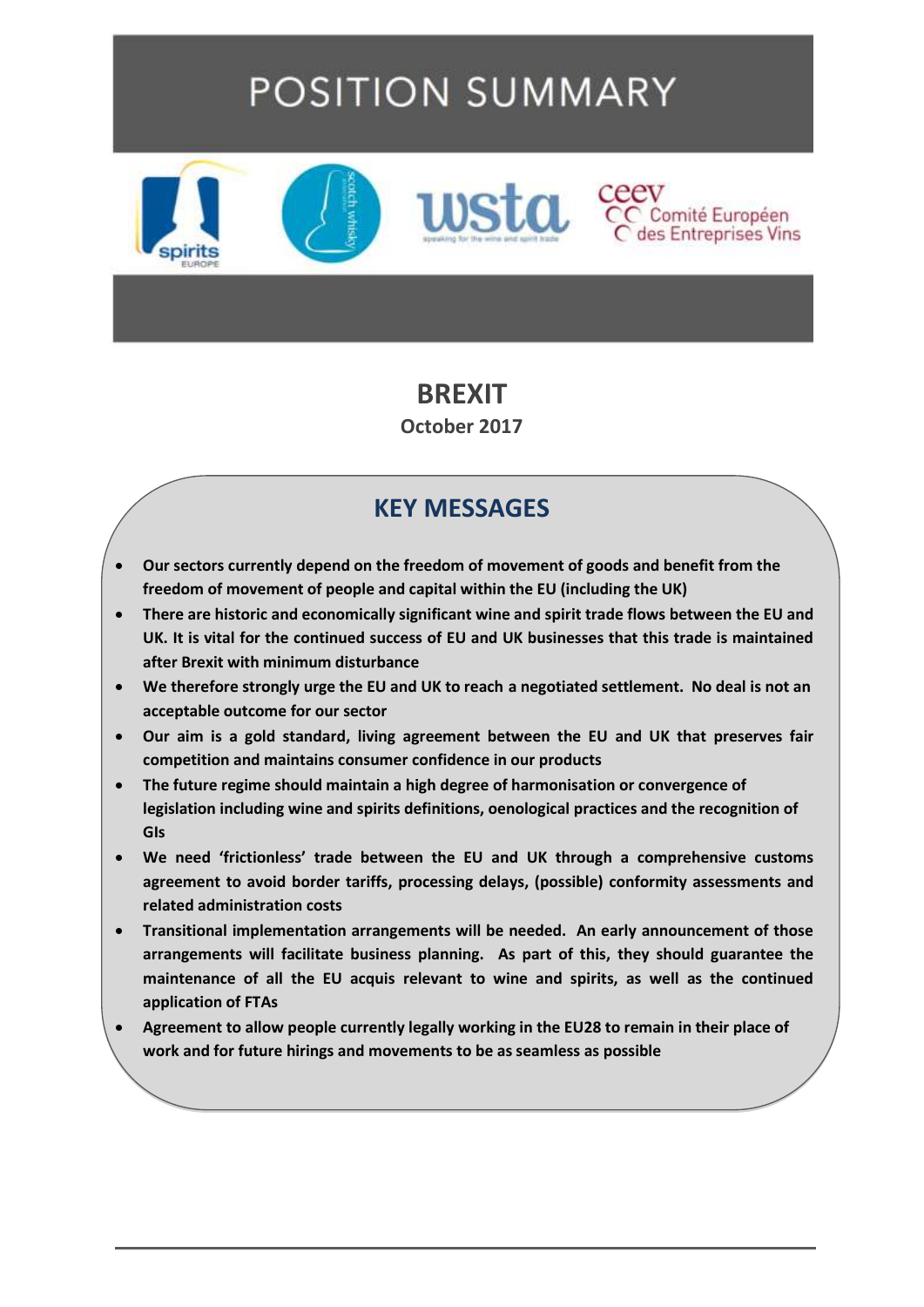**This is a joint paper, representing the views of the members of spiritsEUROPE, the Comité Européen des Entreprises Vins, the Scotch Whisky Association and the Wine & Spirit Trade Association. We have shared interests, both human and corporate, based on a high degree of positive integration and industry collaboration over the last 44 years.**

# **Introduction**

The wine and spirits sectors, and the jobs and communities which depend on their export success, have benefitted enormously over the years from the creation of the EU internal market, and from the various bilateral and multilateral trade deals negotiated with third markets around the world. Our sectors depend on the freedom of movement of goods, and also benefit from the freedom of movement of people and capital within the EU (including the UK).

The UK is the world's second largest importer of wine by volume and by value and is a significant market for wines produced in the EU. Wine traded between the EU and UK is not currently subject to tariffs. Unless the UK remains in the Customs Union or a Free Trade Agreement is negotiated between EU and UK, this tariff-free environment would change post-Brexit.

In total, wine exports from the EU27 to the UK currently account for  $\epsilon$ 2.3 billion (in 2016), representing just above two-thirds of the value of all UK wine imports and accounting for around 20% of EU27 wine exports. At the same time, wine comes in at sixth spot in a list of the UK's most exported food and drink products.

- **EU27 wine → UK market: €2.3 billion**
- **UK → EU27 market: €204 million**

For spirits, just under €2.7 billion worth of products are shipped between the EU27 and the UK each year. It is worth noting that spirits traded between the UK and EU27 are not subject to tariffs and this will remain the case after Brexit, given the EU's WTO bound rate on almost all spirits is 0%.

- **UK spirits → EU27: €2.1 billion**
- **EU27 → UK: €591 million**

European spirit and wine success is based on tradition, know-how and recipes handed down through generations.

The existing 46 spirit categories like rum, whisky, vodka, etc and the +/- 240 geographical indications (GIs) registered in Europe, such as Cognac, Scotch Whisky, Irish Whiskey, Polish Vodka, etc… are clear indications of a sector rooted in culture and tradition.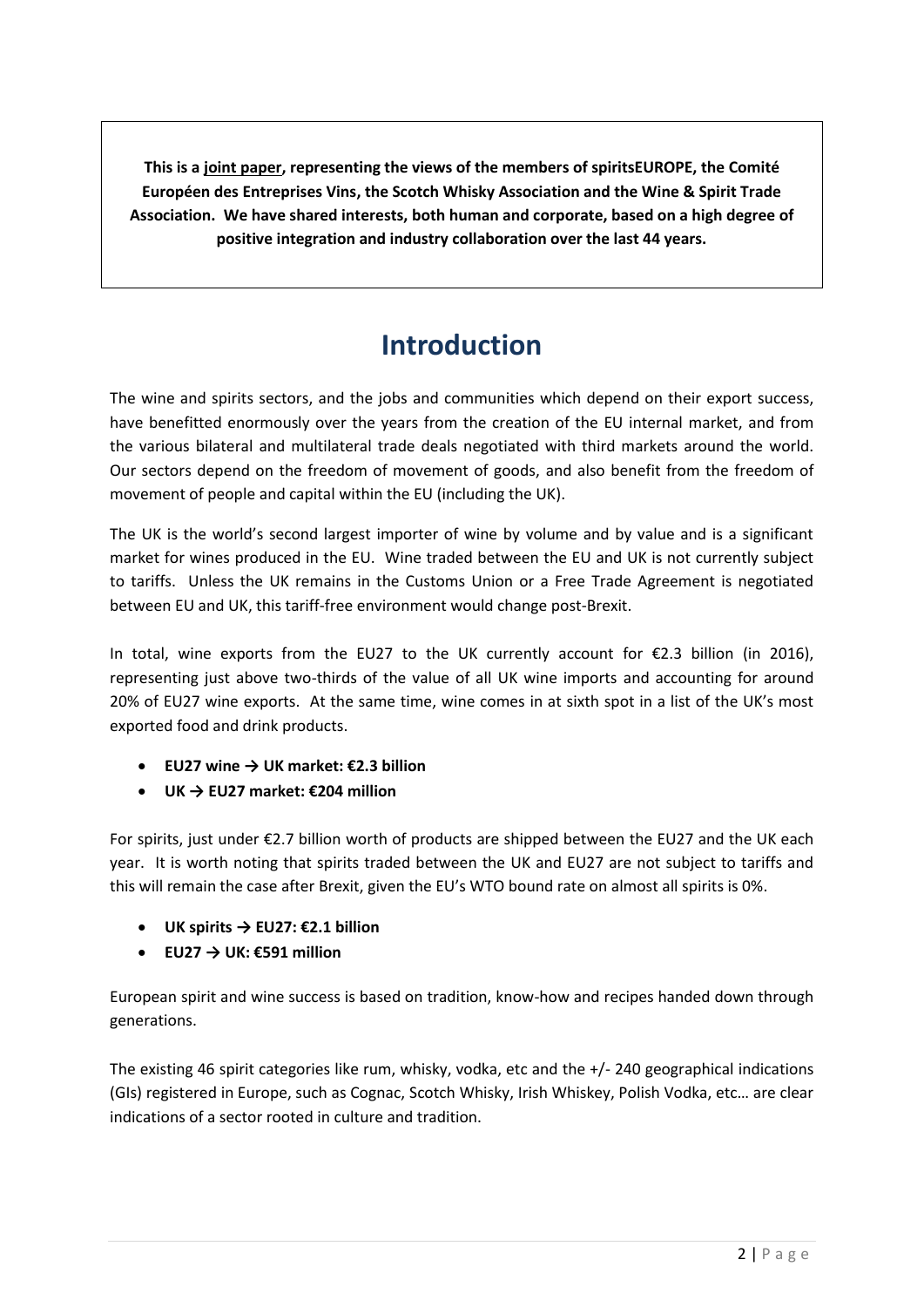European wine also has a world-renowned provenance and history, and has been long associated with leading the global wine category. There are 1,929 PDO and PGIs associated with European wine, with French, Italian and Spanish wines leading the GI table. Some 63% of EU wines are protected by a PDO/PGI, and EU PDO/PGI wines represent 90% of the total EU wine exports in value.

Both the European Council and the British Prime Minister have emphasised the need for the EU27 and UK to remain close partners in the future. We welcome these commitments which are critical if an agreement is to be reached which minimises disruption to the trade flows between the EU27 and UK. This paper sets out our requests and suggestions on the specific issues that affect our wines and spirits producers.

## **The shape of the future relationship**

As the rules under the Internal Market work well for our sectors, we strongly support the announcement that an Act will be introduced in the UK that will incorporate relevant existing EU law into domestic UK law.

Once Brexit becomes effective, it is possible that some of those rules, regulations and standards may diverge over time, as legislators in the UK and/or EU27 adopt different policies.

We strongly support the UK and EU securing a deep and comprehensive trade agreement.

• **We urge the EU27 and UK to agree a gold standard agreement that preserves wine and spirits tariff-free trade, fair competition and maintains consumer confidence in our products.**

It is, however, unlikely that a comprehensive bilateral trade deal will be secured by March 2019. A transitional implementation period will be necessary to avoid disruption. For business planning, both in the EU27 and in the UK, companies will need to know these transitional implementation arrangements well in advance to avoid costs, confusion and legal uncertainty.

• **We call for predictable, pragmatic, non-disruptive transitional implementation arrangements, allowing businesses to continue trading in the knowledge that the rules will not change at all without a phase-in period – and, ideally, to announce the broad outline of such a transitional arrangement** *by the end of March 2018***.**

In view of the number of live trade policy issues around the world, it is critical that the EU and UK continue to work in partnership to tackle global trade barriers. The transition agreement should include not only the future EU27-UK relationship but also should guarantee the maintenance of all the EU acquis relevant to wine and spirits, as well as the continued application of FTAs.

• **Until the point when the UK ceases to be a member of the EU, we call on the EU to support the UK's trade interests alongside other EU Member States, including full enforcement of WTO and free trade agreement (FTA) obligations, and the UK should continue to support the EU's ambitious international trade strategy and interests.**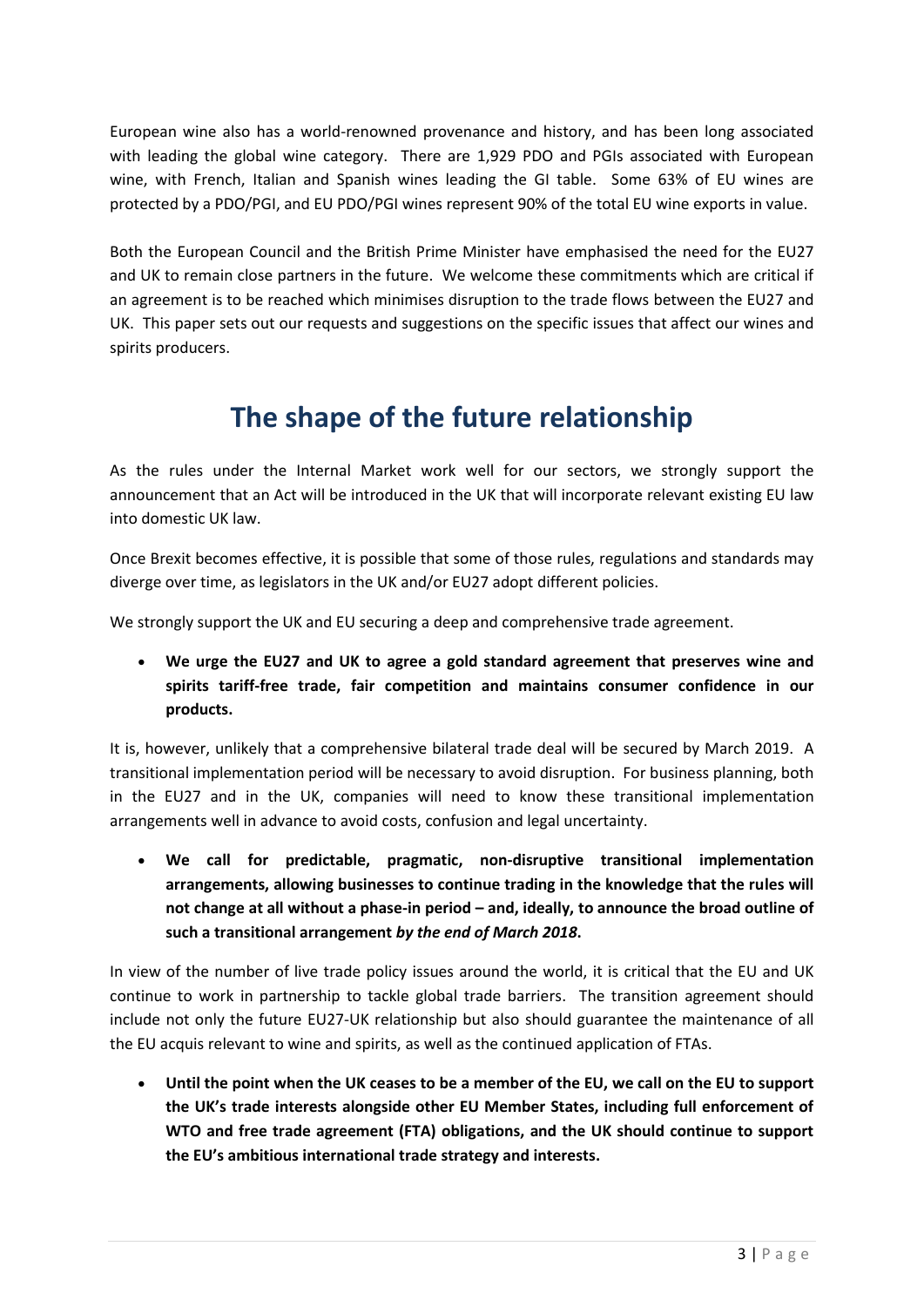# **Preservation of rules affecting our sectors**

Wines are subject to very detailed sets of rules that notably encompass definitions, oenological practices, presentation and labelling regulations, including the protection of wine "traditional terms", the EU organic regulations and the rules regulating wine products.

For all spirits producers, the 'Spirit Drinks Regulation' 110/2008, is of critical importance: it sets out rules on the definition, production and labelling of all spirits made, sold in, and exported from the EU. It provides certainty and confidence to consumers who know exactly what they are purchasing, without fear of deception. It also protects the quality and traditional production methods which are the basis for the sector's success in international markets and ensures the protection of spirits GIs.

EU food labelling laws apply to all wines and spirits sold in the Internal Market and ensure consumers receive consistent and proportionate information about the foodstuffs they consume wherever they are purchased in the EU.

Within the EU, there are harmonised rules for the use of additives and flavourings. This includes maximum levels where appropriate and a standardised approval process involving the European Food Safety Authority (EFSA). This means consumers are protected and that producers all operate to the same rules.

Divergence in the EU27 and UK wine and spirits' legal frameworks would affect trade directly by creating non-tariff barriers and would undermine consumer confidence in our products.

- **All acts and specific provisions impacting the wine and spirits sectors should continue to be applicable to the import into and marketing in UK of products originating in the European Union once the UK leaves the Union. If convergence of legislation is not feasible, mutual recognition of EU27 and UK standards, or equivalence, will be important for the smooth flow of trade. Wines and spirits produced in accordance to OIV Standards or Codex Alimentarius should be authorised to be marketed in the EU and UK.**
- **In the interests of preventing labelling barriers, the UK should adopt EU food labelling rules and to maintain, as appropriate, food labelling rules that are the same as those in force in the EU27. A mechanism will also be required after its departure from the EU to ensure UK laws are updated as EU27 structures evolve.**

#### **GI protection and rules of origin**

Spirits Geographical Indications and Wine Protected Denomination of Origin and Protected Geographical Indication systems are key pillars and assets for the trade of high-added-value wines and spirits. The mutual recognition and protection of PDO/PGI wines and GI spirits is fundamental for producers and consumers.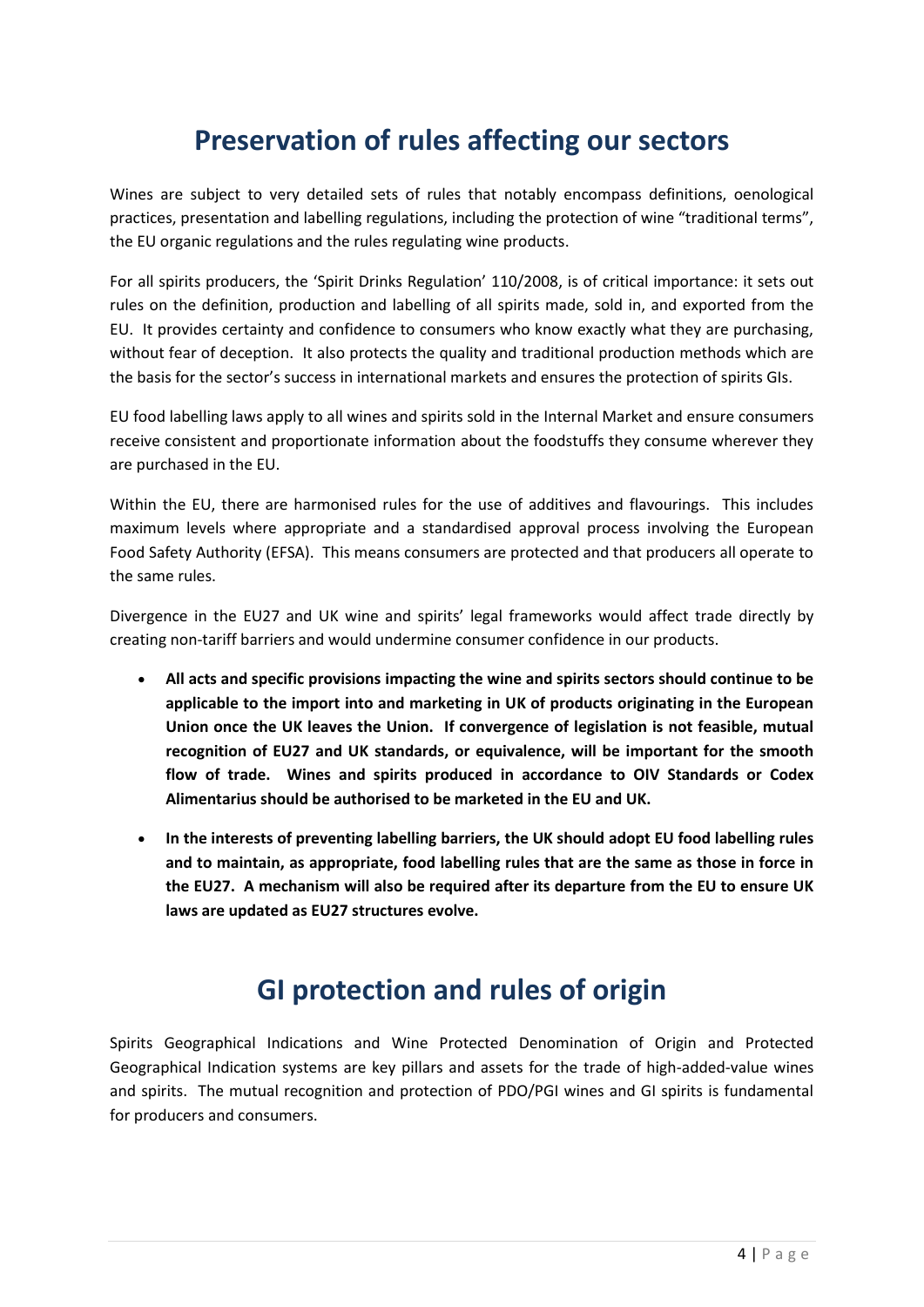There seems little doubt that rules of origin in the UK post-Brexit will reflect international and EU standards. However, some aspects that have not been agreed at international level, such as residual rules, have been the object of specific local arrangements.

- **EU and UK should maintain the same level of protection for wine and spirits GIs after Brexit.**
- **UK should establish a GI register to ensure there is adequate GI, PDO and PGI protection for EU products in the UK, mirroring the EU system.**
- **The EU and UK should include a GI/PDO/PGI mutual recognition and protection system in the future FTA, based on a dynamic link to each other's registers as well as rules for enforcement (including ex-officio enforcement) and the coordination of controls.**
- **The UK and EU27 should agree on consistent rules of origin provisions that minimise disruption and costs for the industry. For instance, we would welcome diagonal cumulation rules to provide stability to value chains that trade between the UK, EU27 and EU FTA countries.**
- **Specific arrangements will be required to ensure no obstacles for Irish Whiskey and Irish Cream<sup>1</sup> - which are cross-border GIs that can be made both in the Republic of Ireland and Northern Ireland.**

#### **Customs**

Our sectors have benefited from EU-wide procedures and processes which help to make trade between Member States as smooth as possible. Although there are no customs duties within the EU, regulatory procedures to track and control goods while moving within the EU still exist. The electronic Excise Movement & Control System (EMCS), for example, captures and processes information electronically, in real time, on all movements of excise goods in duty suspension within the European Union. The system allows goods to move within an almost paperless environment, helps to tackle excise diversion fraud and provides instant discharge of duty liability when the goods arrive at their destination.

It remains to be seen whether the UK can still be part of EMCS after leaving the EU, or whether another procedure will need to be followed or developed. However, it remains important that, where possible, the export of UK and EU spirit drinks is subject to expedited procedures through ports on the basis of advance electronic notification and clearance.

When it leaves the EU, and in the absence of a new customs arrangement being agreed, the UK will become a third country and trade between it and the EU will be subject to import and export procedures and control. It is imperative that the UK's import and export declaration system

**.** 

<sup>&</sup>lt;sup>1</sup> Please note that Poitin is also made in both Ireland and Northern Ireland. However, the relevant EU legislation, 110/2008, inadvertently omitted the reference. Steps are being taken to remedy the oversight.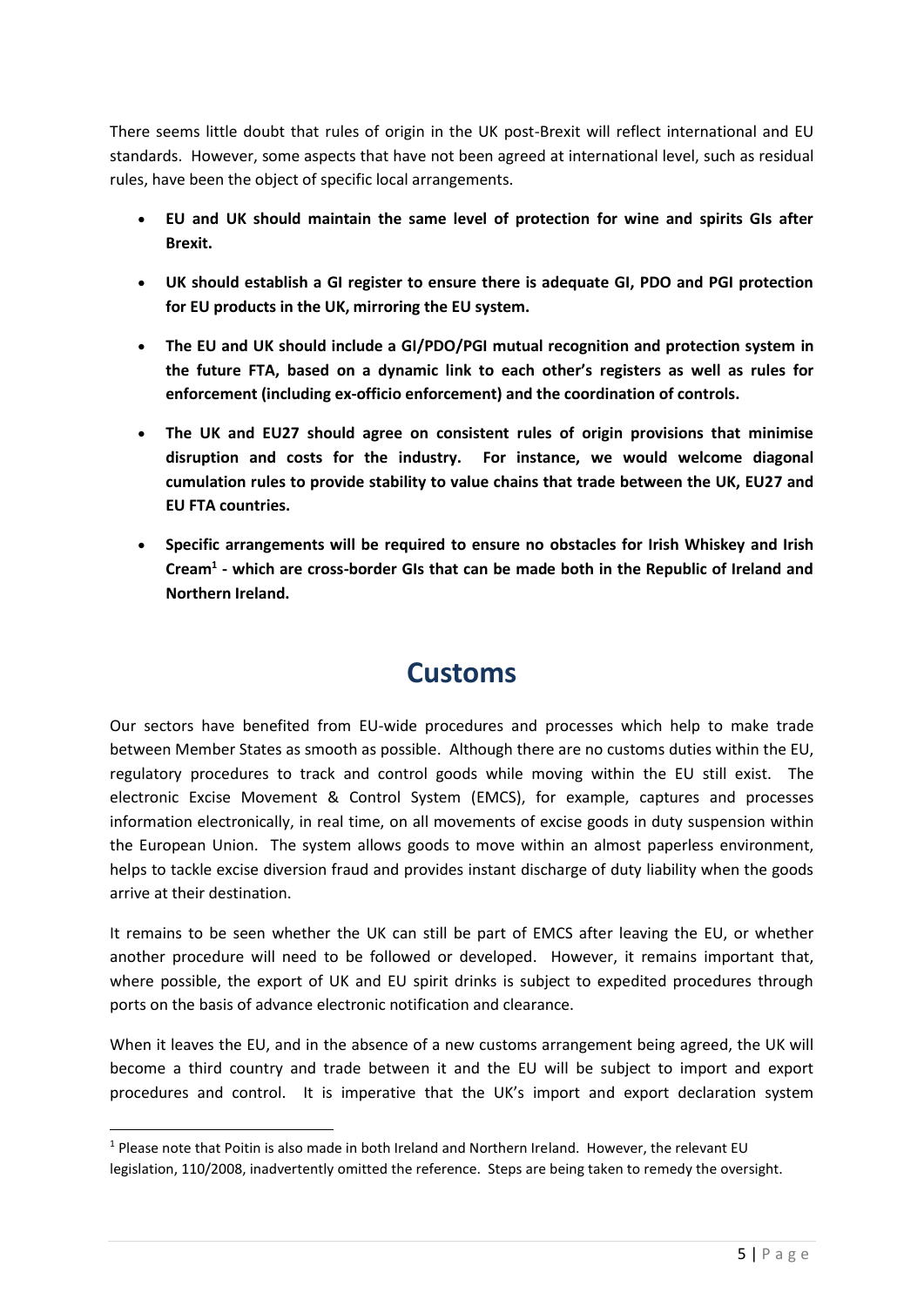(currently processed via CHIEF – Customs Handling of Import and Export Freight) is able to cope with the increased number of declarations associated with UK/EU27 trade. The UK has a programme in place - Customs Declarations Services - which will replace CHIEF. It is vital that this system is delivered before Brexit.

Brexit will also change the procedures for UK excise goods which move through the EU27 and are then exported. For example, goods might move through a Member State to a third country, or via a Member State to an EEA country. Procedures are also likely to change for EU27 excise goods which move through, or are exported from, the UK. Given the large volume of goods passing to and from the UK to the EU27 it is critical that electronic systems are in place to manage those imports and exports efficiently and that the procedures are clear and understood by all parties.

- **We seek 'frictionless' trade between the EU and UK through a comprehensive customs agreement so as to avoid border tariffs, processing delays, (possible) conformity assessment and related administration costs. Beyond 2019, we very strongly support the rapid negotiation of a full Free Trade Agreement between EU27 and UK.**
- **We call for continued wine and spirits tariff-free trade between the UK and EU27. In addition, it will be important that tariffs are not introduced on the sectors' inputs, such as cereals, cream, point-of-sale materials, glass and other packaging materials.**
- **Brexit must not unduly disrupt movement of goods between UK and EU. Priority should be given to addressing the risk of serious delays at EU27 and UK locations where there is currently no - or limited – access to carry out customs controls and clearances. We would like to draw attention to the particular importance of addressing the case for products in transit through the EU27 for re-export. We call for simplified mechanisms that are clear and understood by all parties.**
- **In order to avoid disruption and give the time to establish the infrastructure needed, sufficient transitional provisions must be made to address the situation for locations such as Dover-Calais to enable freight to flow freely where there is no existing process for managing declarations.**
- **Specific measures should be agreed to minimise the impact on trade between the Republic of Ireland and the UK and which recognises and protects the functioning of the All-Island economy, particularly the integrated All-Island drinks industry.**
- **Due to the specific requirements of excisable goods, we request that our sectors be included in discussions on areas where special arrangements may be required under the new EU27-UK relationship.**

# **IP rights and protection**

Currently, the UK applies the regional trademark exhaustion principle adopted by the EU. A national trademark exhaustion principle is needed. An international exhaustion principle would not only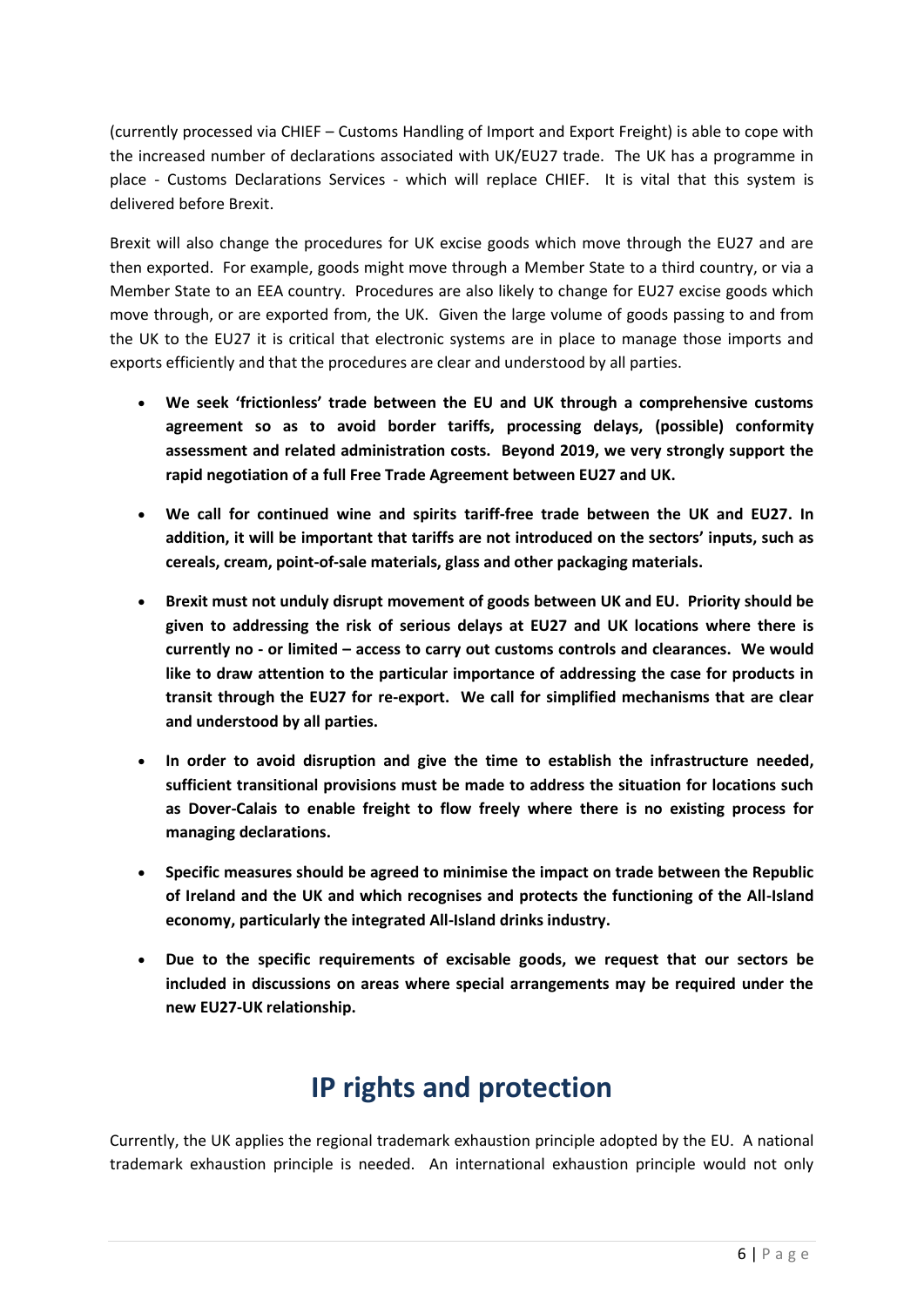weaken the protection of trade-mark owners in the UK, of which many have invested into the UK spirits industry, but would also have repercussion in terms of spirits circulation - a key sector request. To prevent illicit parallel trade to flow within the EU, a firewall needs to be established that supports a proper customs and excise circulation differentiated system.

- **The UK to adopt a national trademark exhaustion principle. Failing to do so would allow parallel imports to flow to the UK, and for the UK to become a platform towards the EU27.**
- **The EU and UK to grandfather the rights associated to the European trademarks brands which have been registered with EUIPO before Brexit.**
- **The UK and EU27 should continue to cooperate to seize counterfeit goods.**

# **A continued skilled workforce**

Many of our companies employ people from across the EU, whether it is in production, the back office, visitor centre, marketing or elsewhere in their operations. The situation between the Republic and Northern Ireland is a particular case as companies have sales, marketing, global business and customer support teams in both locations servicing not only the British and Irish markets but global markets too.

• **We request that the EU27 and UK allow people currently working in their territories to remain in their place of work and focus on the importance of being able to move talent and people easily between the EU27 and UK in the future.** 

# **Partnership for trade**

Unlike traditional trade deals, the new partnership between the EU 27 and UK must deal with challenges linked to regulatory divergence over time, not convergence. That makes mechanisms for agreeing relevant changes in the rules, or disputes over the agreement, a key issue. There needs to be a clear process in place that guarantees effective collaboration between EU/UK policy makers *and* business when there are relevant changes to the rules or when disputes over the agreement arise. Our view is that the traditional FTA approach to disputes, namely State-to-State, will not be sufficient.

- **A process should be designed to enable both parties to raise formal concerns about traderelated issues in a joint forum – as in many trade agreements today – complemented by direct private sector access (associations and companies) to dispute settlement procedures under a future EU27/UK agreement.**
- **In addition, we support the creation of technical sectoral committees, that would allow EU and UK experts to exchange on matters of relevance for the sector. The committees should also be open to the participation of private sector experts from both sides.**